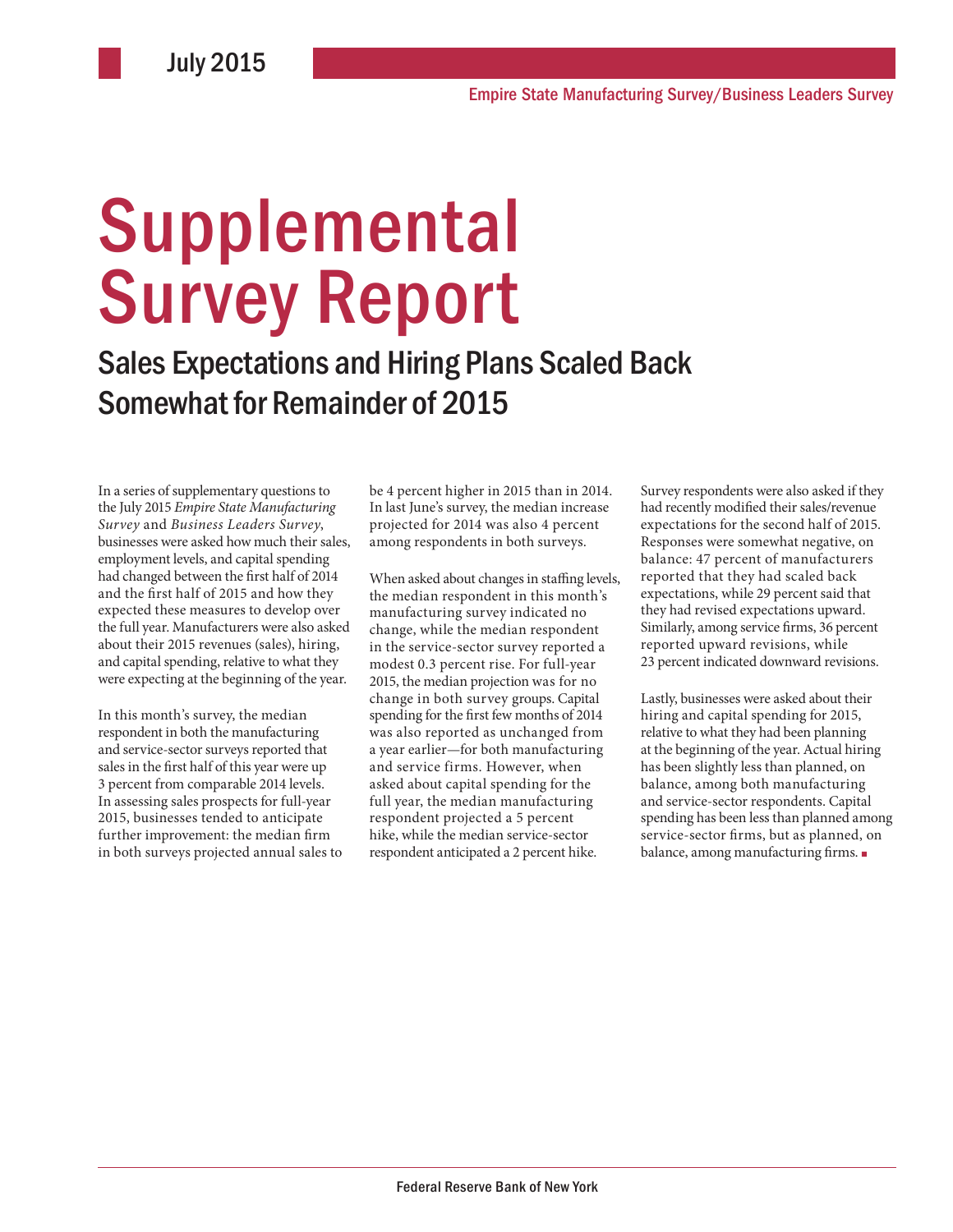### QUESTION 1

**Please estimate the percentage change in your firm's sales, number of employees, and capital spending from 2014 to 2015—both for the first half of the year and what you expect for the full year:**

|                            | <b>Empire State</b><br><b>Manufacturing Survey</b> | <b>Business Leaders</b><br><b>Survey</b> | <b>Empire State</b><br><b>Manufacturing Survey</b> | <b>Business Leaders</b><br><b>Survey</b> |
|----------------------------|----------------------------------------------------|------------------------------------------|----------------------------------------------------|------------------------------------------|
|                            | <b>July 2015</b>                                   |                                          | <b>June 2014</b>                                   |                                          |
|                            | Median Percentage Change from 2014 to 2015         |                                          | Median Percentage Change from 2013 to 2014         |                                          |
| <b>Total Sales</b>         |                                                    |                                          |                                                    |                                          |
| First half of year         | 3.0                                                | 3.0                                      | 1.5                                                | 3.0                                      |
| Full year                  | 4.0                                                | 4.0                                      | 4.0                                                | 4.0                                      |
| <b>Number of Employees</b> |                                                    |                                          |                                                    |                                          |
| First half of year         | 0.0                                                | 0.3                                      | 0.0                                                | 0.0                                      |
| Full year                  | 0.0                                                | 0.0                                      | 0.0                                                | 1.0                                      |
| <b>Capital Spending</b>    |                                                    |                                          |                                                    |                                          |
| First half of year         | 0.0                                                | 0.0                                      | 0.0                                                | 0.0                                      |
| Full year                  | 5.0                                                | 2.0                                      | 0.0                                                | 3.0                                      |

#### QUESTION 2

**In the past several months, to what extent have you modified your sales (revenue) expectations for the second half of the year?**

|                         | <b>Empire State</b><br><b>Manufacturing Survey</b> | <b>Business Leaders</b><br><b>Survey</b> | <b>Empire State</b><br><b>Manufacturing Survey</b> | <b>Business Leaders</b><br>Survey |
|-------------------------|----------------------------------------------------|------------------------------------------|----------------------------------------------------|-----------------------------------|
|                         | <b>July 2015</b>                                   |                                          | June 2014                                          |                                   |
|                         | <b>Percentage of Respondents</b>                   |                                          | <b>Percentage of Respondents</b>                   |                                   |
| Reduced substantially   | 9.8                                                | 2.3                                      | 5.5                                                | 2.4                               |
| Reduced somewhat        | 37.0                                               | 33.6                                     | 25.3                                               | 29.8                              |
| No change               | 23.9                                               | 41.4                                     | 44.0                                               | 46.0                              |
| Increased somewhat      | 26.1                                               | 21.9                                     | 19.8                                               | 20.2                              |
| Increased substantially | 3.3                                                | 0.8                                      | 5.5                                                | 1.6                               |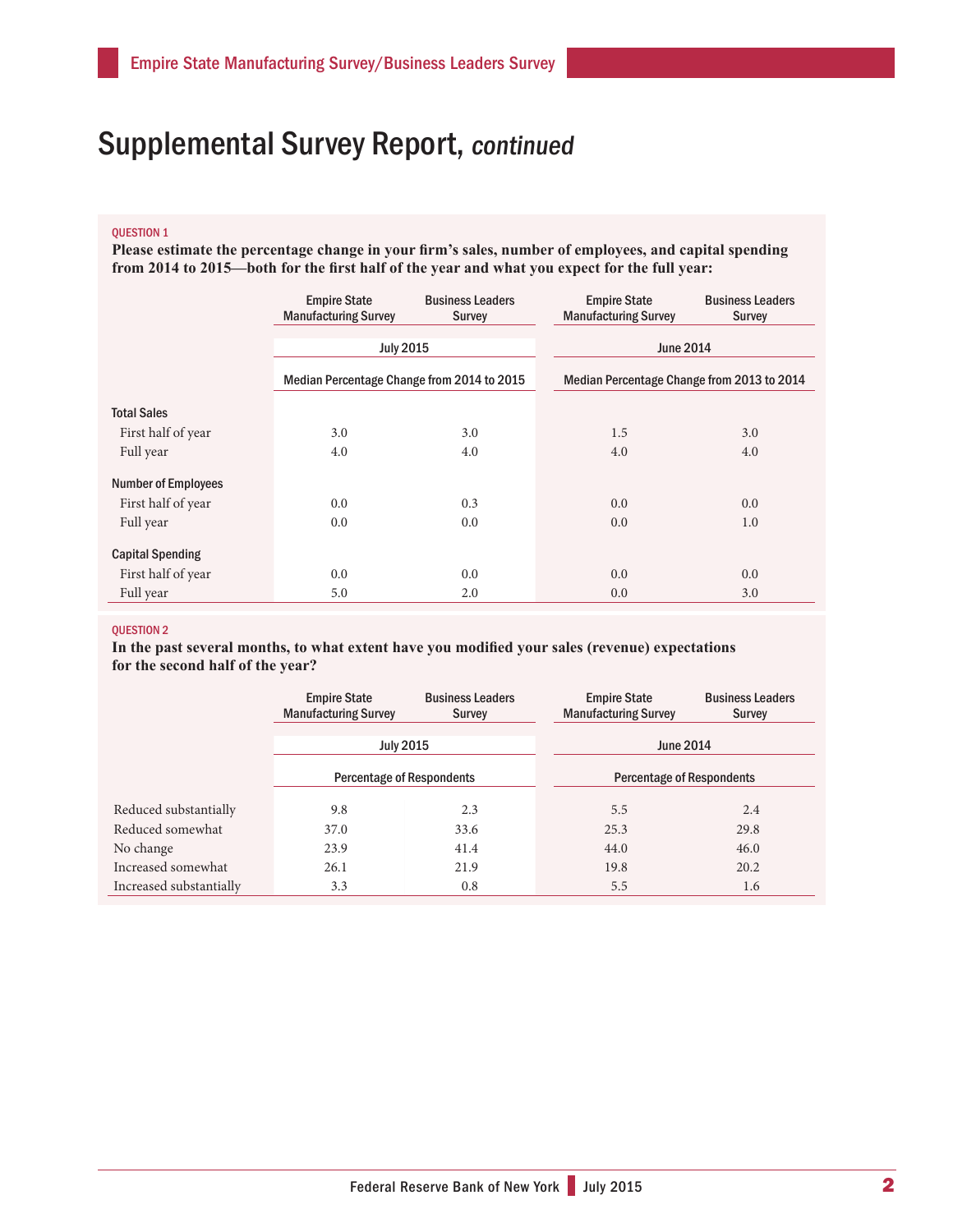#### QUESTION 3

**Relative to what you planned at the beginning of 2015, how are your actual hiring and capital spending proceeding for the full calendar year 2015?**

|                            | <b>Empire State</b><br><b>Manufacturing Survey</b> | <b>Business Leaders</b><br>Survey | <b>Empire State</b><br><b>Manufacturing Survey</b> | <b>Business Leaders</b><br><b>Survey</b> |  |  |
|----------------------------|----------------------------------------------------|-----------------------------------|----------------------------------------------------|------------------------------------------|--|--|
|                            | <b>July 2015</b>                                   |                                   |                                                    |                                          |  |  |
|                            | <b>Actual Hiring</b>                               |                                   | <b>Actual Capital Spending</b>                     |                                          |  |  |
|                            | <b>Percentage of Respondents</b>                   |                                   | <b>Percentage of Respondents</b>                   |                                          |  |  |
| Much less than planned     | 5.5                                                | 4.0                               | 7.8                                                | 7.9                                      |  |  |
| Somewhat less than planned | 20.9                                               | 20.0                              | 11.1                                               | 17.3                                     |  |  |
| About as planned           | 53.8                                               | 59.2                              | 62.2                                               | 60.6                                     |  |  |
| Somewhat more than planned | 17.6                                               | 16.0                              | 15.6                                               | 11.8                                     |  |  |
| Much more than planned     | 2.2                                                | 0.8                               | 3.3                                                | 2.4                                      |  |  |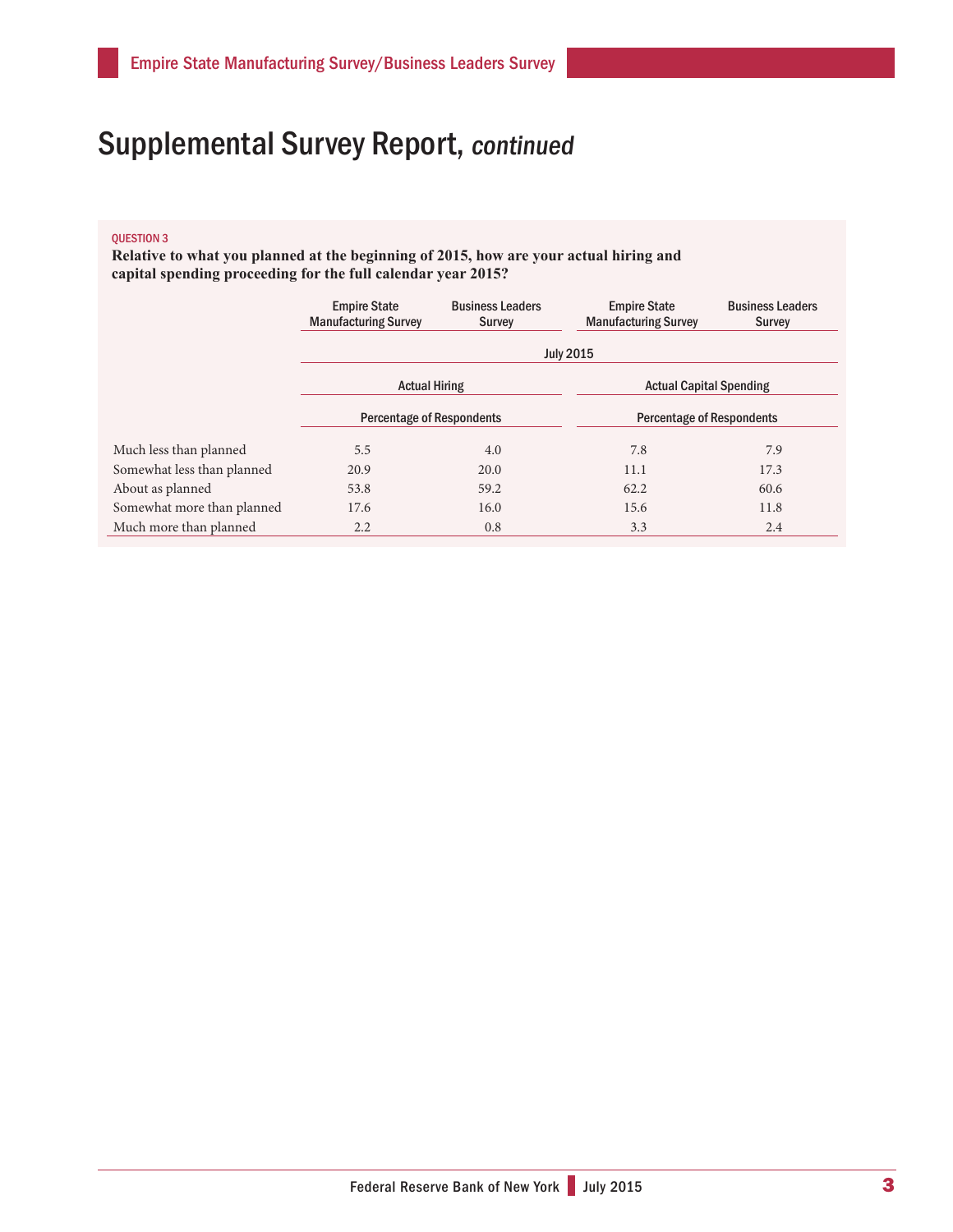#### HISTORICAL OVERVIEW FOR QUESTION 1A

**Please estimate the percentage change in your firm's** *sales* **from last year to this year.**

#### Survey Conducted in:



#### HISTORICAL OVERVIEW FOR QUESTION 1B

**Please estimate the percentage change in your firm's** *employment level* **from last year to this year.** 



Note: Manufacturers reported no change in their employment level in July 2015, June 2014, August 2013, and July 2010; service-sector firms reported no change in their employment level in July 2015, August 2013, July 2012, July 2011, and July 2009.